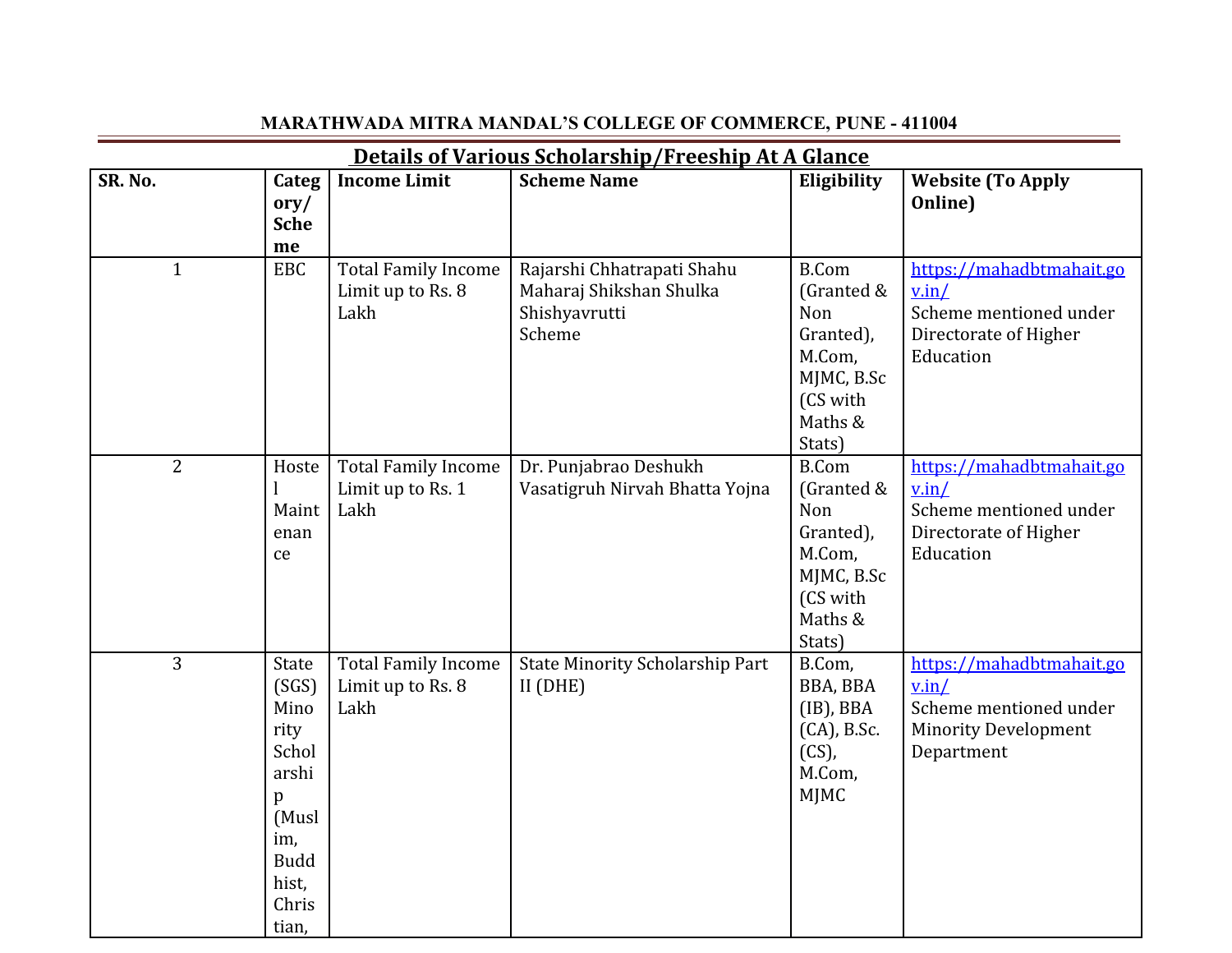|                | Sikh,<br>Parsi,<br>Jain<br>and<br>Jews                                     |                                                                                                                                          |                                                |                                                                                                                                                                                                                                                                                                                                                                                    |                                                                                                                                                                                                                                                                            |
|----------------|----------------------------------------------------------------------------|------------------------------------------------------------------------------------------------------------------------------------------|------------------------------------------------|------------------------------------------------------------------------------------------------------------------------------------------------------------------------------------------------------------------------------------------------------------------------------------------------------------------------------------------------------------------------------------|----------------------------------------------------------------------------------------------------------------------------------------------------------------------------------------------------------------------------------------------------------------------------|
| $\overline{4}$ | Categ<br>ory<br>Schol<br>arshi<br>p<br>SC/S<br>T/VJ<br>NT/S<br>BC/<br>OBC) | <b>Total Family Income</b><br>Below Rs. 2.5 Lakhs<br>for SC/ST<br><b>Total Family Income</b><br>Below Rs. Rs. 1 Lakh<br>for OBC/SBC/VJNT | Government of India Post-Matric<br>Scholarship | $11^{th}/12^{th}$<br>Commerce,<br>$11^{th}/12^{th}$<br>Science,<br>B.Com,<br>M.Com,<br>MJMC,<br>$*B.Sc$<br>(Computer<br>Science) for<br><b>SC ST</b><br>Category<br>* Bachelor<br>of Science<br>(CS with<br>Maths &<br>Stats) for<br>OBC/SBC/V<br><b>JNT</b><br>*(BBA, BBA<br>$(IB)$ , BBA<br>$(CA)$ , B.Sc.<br>(CS)<br>students<br>eligible<br>only for SC<br>& ST<br>Scholarship | https://mahadbtmahait.go<br>v.in/<br>1.SC Category Scheme<br>mentioned under Social<br>Justice And Special<br><b>Assistance Department</b><br>2. ST Category Scheme<br>mentioned under Tribal<br><b>Development Department</b><br>3. VJNT, OBC & SBC Welfare<br>Department |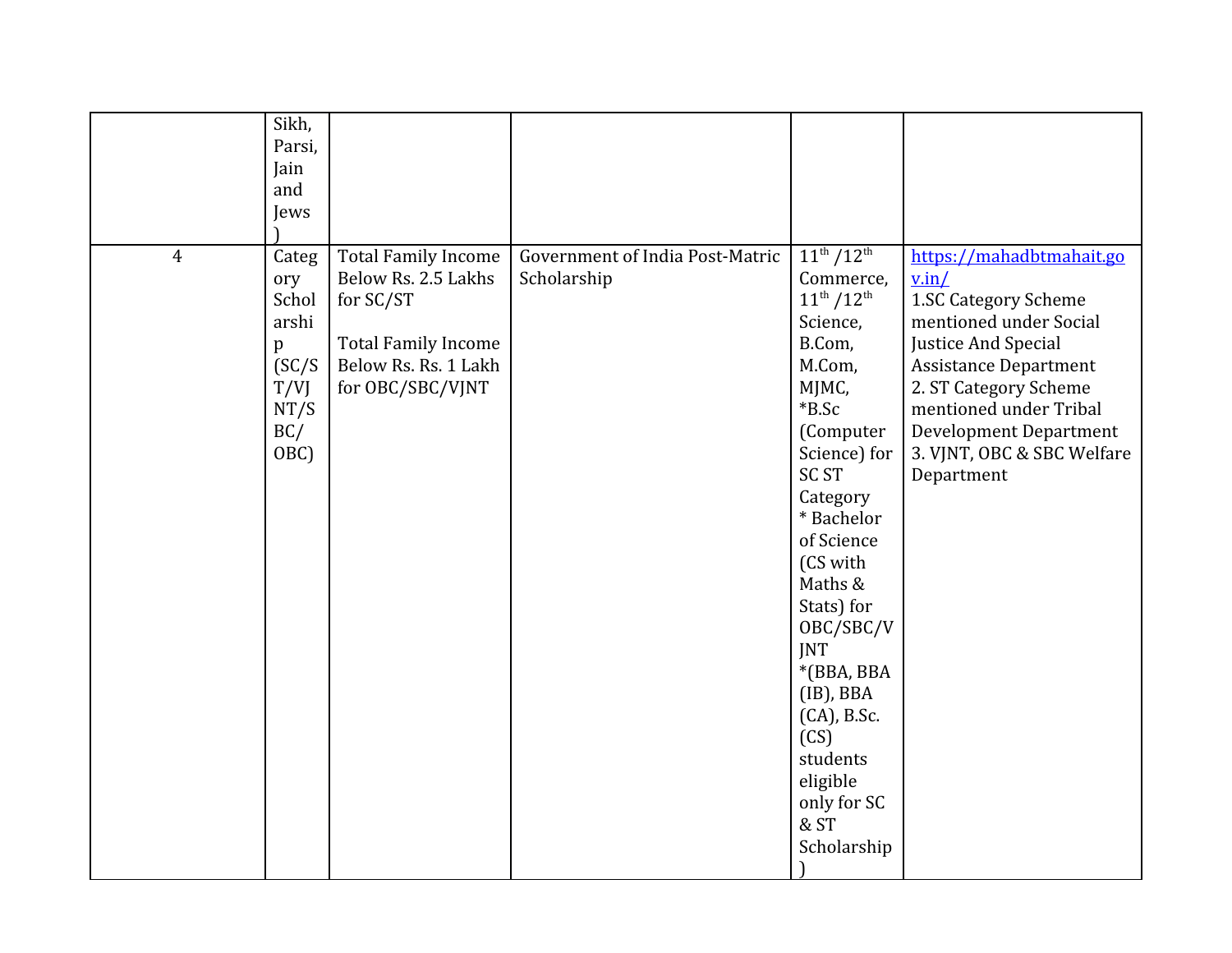| 5              | Categ<br>ory<br>Frees<br>hip<br>SC/S<br>T/VJ<br>NT/S<br>BC/<br>OBC)                                                                                                                                  | <b>Total Family Income</b><br>Above Rs. 2.5 Lakhs<br>for SC/ST<br><b>Total Family Income</b><br>Above Rs. 1 Lakh<br>upto Rs. 8 Lakh for<br>VJNT/SBC/OBC | Post-Matric Tuition Fee &<br>Examination Fee (Freeship) | $11^{th}/12^{th}$<br>Commerce,<br>$11^{th}/12^{th}$<br>Science,<br>B.Com,<br>M.Com,<br>MJMC, B.Sc<br>(CS with<br>Maths &<br>Stats)                          | https://mahadbtmahait.go<br>v.in/<br>1.SC Category Scheme<br>mentioned under Social<br>Justice And Special<br><b>Assistance Department</b><br>2. ST Category Scheme<br>mentioned under Tribal<br><b>Development Department</b><br>3. VJNT, OBC & SBC Welfare<br>Department |
|----------------|------------------------------------------------------------------------------------------------------------------------------------------------------------------------------------------------------|---------------------------------------------------------------------------------------------------------------------------------------------------------|---------------------------------------------------------|-------------------------------------------------------------------------------------------------------------------------------------------------------------|----------------------------------------------------------------------------------------------------------------------------------------------------------------------------------------------------------------------------------------------------------------------------|
| 6              | STC/<br><b>PTC</b>                                                                                                                                                                                   |                                                                                                                                                         | STC/PTC                                                 | B.Com,<br>BBA, BBA<br>$(IB)$ , BBA<br>(CA), B.Sc.<br>$(CS)$ ,<br>M.Com                                                                                      | Offline                                                                                                                                                                                                                                                                    |
| $\overline{7}$ | Nation<br>al<br>State<br>Minori<br>$ty -$<br>Post<br>Matric<br>Schola<br>rship<br>(Govt.<br>of<br>India)<br>(Musli<br>m,<br><b>Buddh</b><br>ist,<br>Christi<br>an,<br>Sikh,<br>Parsi,<br>Jain<br>and | <b>Total Family Income</b><br>Limit up to 2 Lakh                                                                                                        | Post Matric Scholarships Scheme<br>for Minorities       | $11^{th} / 12^{th}$<br>Commerce,<br>$11^{th}/12^{th}$<br>Science,<br>B.Com,<br>BBA, BBA<br>$(IB)$ , BBA<br>(CA), B.Sc.<br>$(CS)$ ,<br>M.Com,<br><b>MJMC</b> | https://scholarships.gov.in<br>Scheme mentioned under<br>Directorate of Higher<br>Education                                                                                                                                                                                |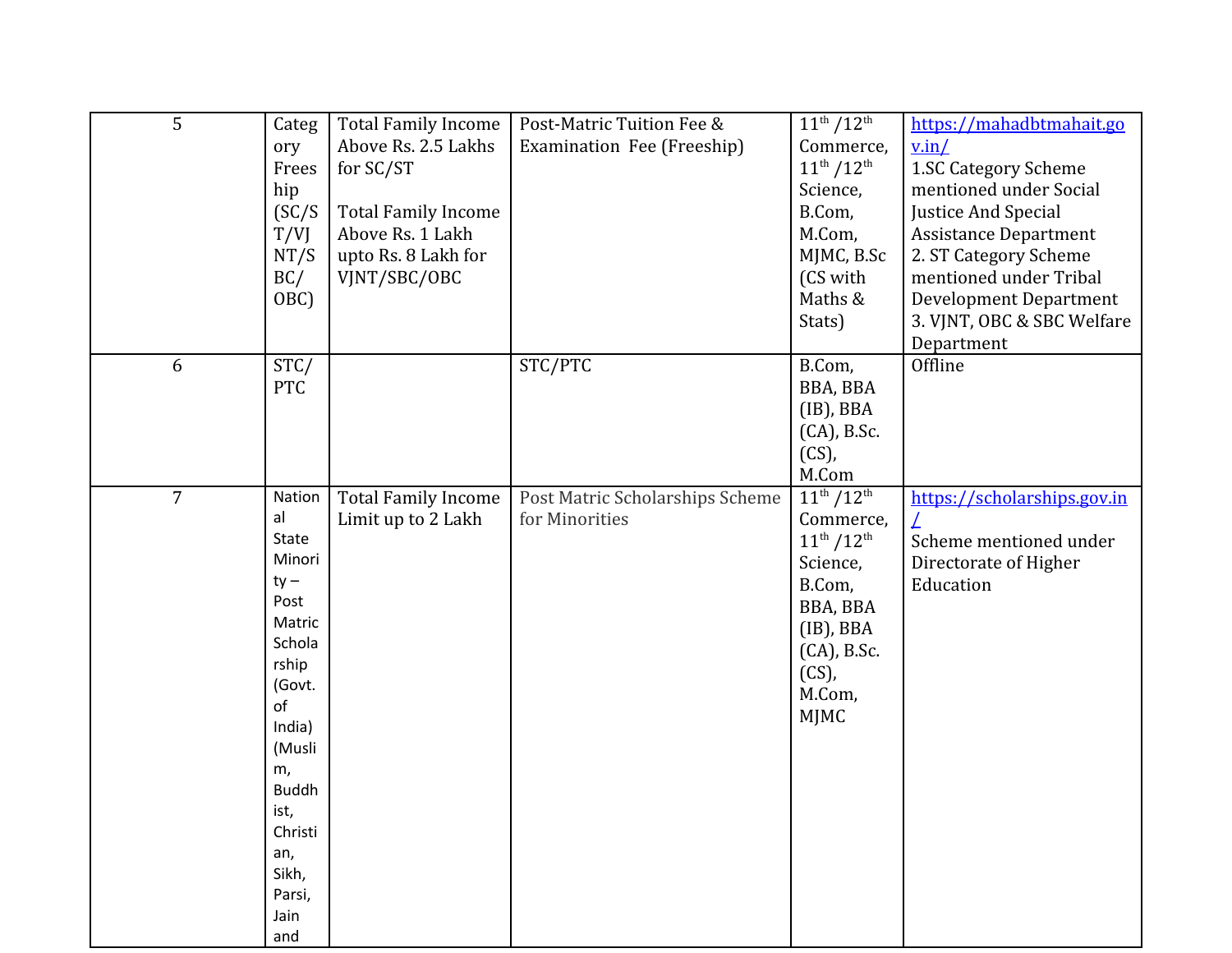|   | Jews                                                                                                                      |                                                               |                                                                                               |                                                                                                                                                                                                                            |                                                                                                                              |
|---|---------------------------------------------------------------------------------------------------------------------------|---------------------------------------------------------------|-----------------------------------------------------------------------------------------------|----------------------------------------------------------------------------------------------------------------------------------------------------------------------------------------------------------------------------|------------------------------------------------------------------------------------------------------------------------------|
| 8 | Centra<br>Sector<br>Schem<br>e of<br>Schola<br>rship                                                                      | Family / Parents<br>Income Limit up to<br>Rs. 2 Lakh          | <b>CENTRAL SECTOR SCHEME OF</b><br><b>SCHOLARSHIPS FOR COLLEGE</b><br>AND UNIVERSITY STUDENTS | B.Com,<br>BBA, BBA<br>$(IB)$ , BBA<br>(CA), B.Sc.<br>$(CS)$ ,<br>M.Com,<br><b>MJMC</b><br>(80% or<br>more<br>percentile<br>in the<br>relevant<br>stream<br>from the<br>respective<br>Board of<br>Examinatio<br>n in Class  | https://scholarships.gov.in<br>Scheme mentioned under<br>Department of Higher<br>Education                                   |
|   |                                                                                                                           |                                                               |                                                                                               | XII of $10+2$<br>pattern)                                                                                                                                                                                                  |                                                                                                                              |
| 9 | Centra<br>Sector<br>Schem<br>e of<br>Post<br>Matric<br>Schola<br>rship<br>for<br>Stude<br>nts<br>With<br>Disabil<br>ities | Family / Parents<br>Income Limit up to<br><b>Rs. 2.5 Lakh</b> | Post-matric Scholarship for<br><b>Students with Disabilities</b>                              | $11^{th}/12^{th}$<br>Commerce,<br>$11^{th}/12^{th}$<br>Science,<br>B.Com,<br>BBA, BBA<br>$(IB)$ , BBA<br>(CA), B.Sc.<br>$(CS)$ ,<br>M.Com,<br>MJMC<br>(Students<br>with<br>disabilities<br>who are<br>covered<br>under the | https://scholarships.gov.in<br>Scheme mentioned under<br>Department of<br><b>Empowerment of Persons</b><br>with Disabilities |